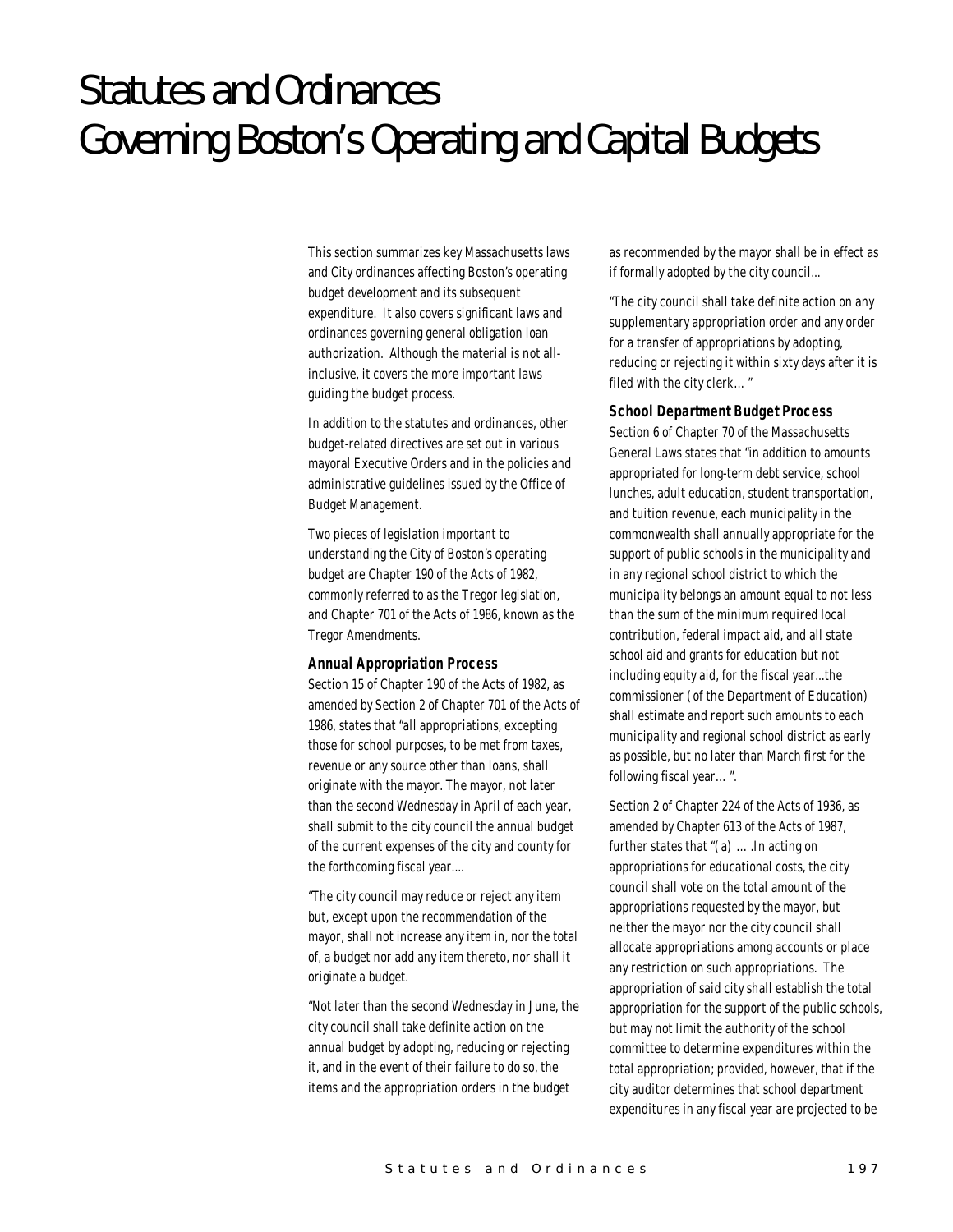in excess of total budgeted expenditures for that fiscal year, as supported by appropriation and other available funding, then the school committee shall not reallocate or transfer funds from any item in the budget for that fiscal year to fund any such projected additional expenditures.

"(b) After the fourth Wednesday of March of any fiscal year, the school committee shall not initiate or authorize any new or additional programs or categories of expenditures requiring additional unbudgeted expenditures unless such programs or categories have been incorporated or fully funded in the budget for the subsequent fiscal year. If such programs or categories have not been incorporated and fully funded in the budget for the subsequent fiscal year, they shall not be initiated or authorized until the school committee shall have amended its budget submission for the subsequent fiscal year to reduce or eliminate other costs, programs or categories in amounts equal to the projected annualized costs of the new or additional programs or categories of expenditures.

"(c) The superintendent of schools shall prepare and submit to the school committee, the city auditor and the city office of budget management, a monthly budget update report which shall detail and itemize year-to-date and projected school department expenditures and budget transfers…".

## *School Department Financial Affairs*

Section 1B of Chapter 231 of the Acts of 1906, as amended by Chapter 613 of the Acts of 1987, notes that "(a) the school committee may delegate, in whole or in part, to the superintendent of schools the authority to approve for the school department the acceptance and expenditure of grants or gifts of funds from the federal government, charitable foundations, private corporations, individuals, or from the commonwealth, its counties, municipalities or an agency thereof, the provisions of Section 53A of Chapter 44 of the General Laws

notwithstanding. "(b) The superintendent of schools shall provide to the school committee, the city auditor and the office of budget management of the City of Boston a report, detailing the source, purpose and balance on hand of all funds received or expended pursuant to subsection (a), quarterly."

Section 2 of Chapter 231 of the Acts of 1906, as amended by Chapter 613 of the Acts of 1987, states

| Key Budget Dates/Requirements                                                                               |                                                                               |
|-------------------------------------------------------------------------------------------------------------|-------------------------------------------------------------------------------|
| <b>Action Required</b>                                                                                      | <b>City Charter</b><br>(FY11 Dates)                                           |
| Departments proposed<br>budgets to Office of Budget<br>Management                                           | No Requirement<br>(1/12/2011)                                                 |
| School Superintendent's<br>proposed budget to School<br>Committee on or before 1st<br>Wednesday in February | Ch. 613 Acts of 1987<br>(2/2/2011)                                            |
| Mayoral meetings with<br>Departments to discuss<br>funding, policy, and<br>performance                      | No Requirement<br>(February – March)                                          |
| School Committee action<br>taken on budget on or<br>before $4^{\mbox{\tiny th}}$ Wednesday in<br>March      | Ch. 613 Acts of 1987<br>(3/23/2011)                                           |
| Mayor's budget submitted<br>to City Council on or before<br>2 <sup>nd</sup> Wednesday in April              | Ch. 190 Acts of 1982,<br>as amended by Ch.<br>701 Acts of 1986<br>(4/13/2011) |
| Public Hearings held prior<br>to budget adoption                                                            | No Requirement<br>(April-June)                                                |
| City Council action on<br>budget on or before 2 <sup>nd</sup><br>Wednesday in June                          | Ch. 190 Acts of 1982,<br>as amended by Ch.<br>701 Acts of 1986<br>(6/8/2011)  |
| Mayor's approval of budget<br>adopted by City Council on<br>or before July 1, 2011<br>(FY12)                | No Requirement<br>(6/29/2011)                                                 |

that "subject to appropriations therefore, the superintendent of schools shall have the exclusive authority to make on behalf of the school committee contracts, or amendments to contracts, for the purchase or rental of equipment, materials, goods or supplies, leases of property, alterations and repairs of school property, and for professional or other services, with the exception of collective bargaining agreements and contracts for the transportation of students. All school department contracts or amendments to contracts shall otherwise conform to the requirements of the city charter of the city of Boston.

"(b) With respect to all contracts, agreements or amendments thereto made or entered into by the school department, the superintendent shall be responsible for establishing procedures for auditing and monitoring the compliance of the parties with the terms and obligations of such contracts, agreements or amendments thereto."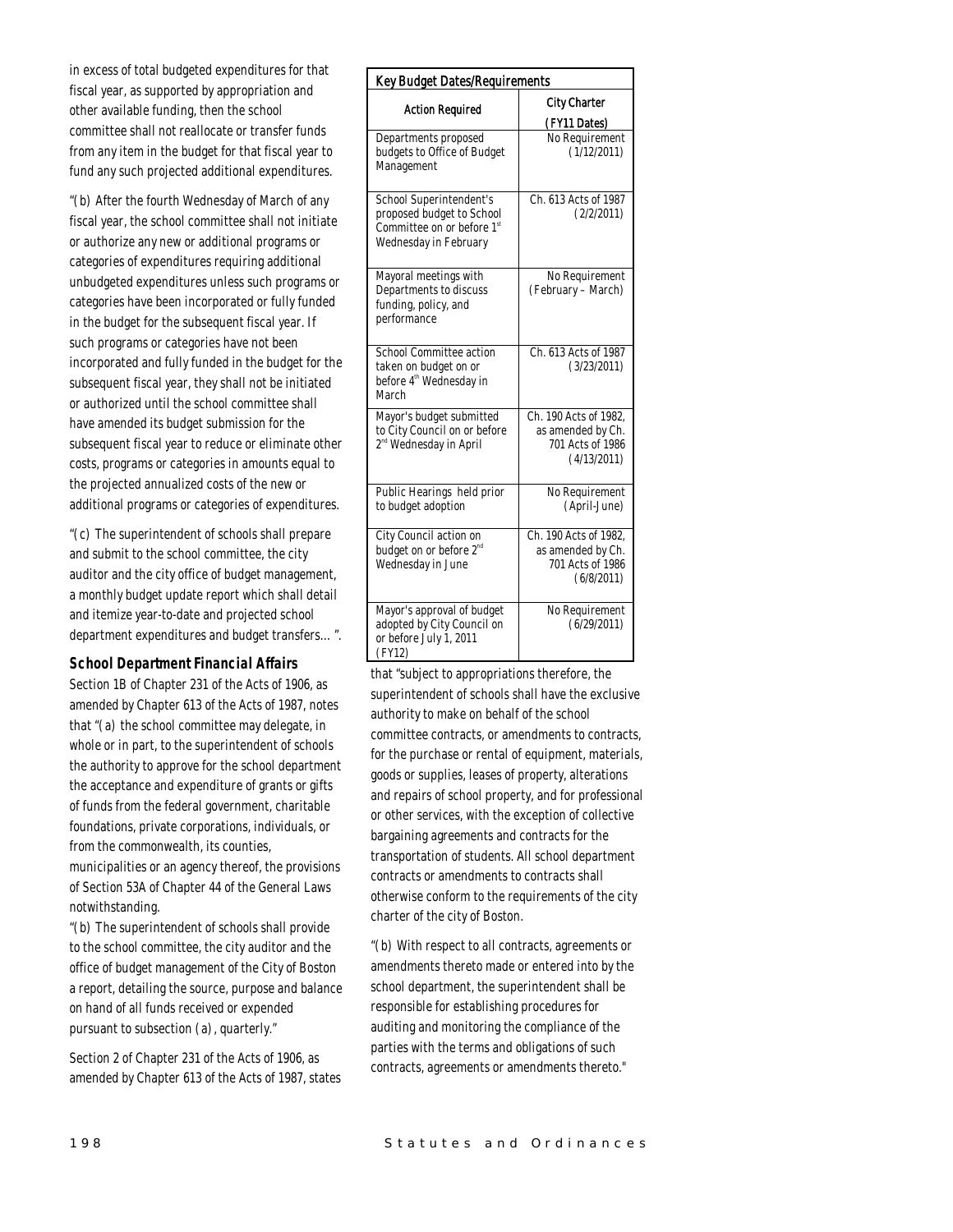#### *Reserve Fund*

Section 7 of Chapter 701 of the Acts of 1986, requires the creation of an operating budget Reserve Fund to deal with "extraordinary and unforeseen expenditures." This section requires that "prior to the date when the tax rate for a fiscal year is fixed, [the City must] include in the appropriations for such a fiscal year as a segregated reserve fund a sum not less than 2 1/2 percent of the preceding year's appropriations for city and county departments, excepting the school department...

"The mayor, with the approval of the city council, may make direct drafts or transfers against such fund before the close of the fiscal year, provided that no such drafts or transfers be made before June first in any fiscal year...

"Each transfer recommended by the mayor to the city council shall be accompanied by written documentation detailing the amount of such transfers and an explanation of the reason for the transfer..."

The section also notes "the school department shall establish a segregated reserve fund of not less than one percent of the current fiscal year's appropriations to the school department within ten days of final approval of such appropriations. No expenditures may be made from this [school department reserve] fund before May first in any fiscal year. Expenditures from this fund shall require the approval of the mayor and the city council. If the reserve fund for a fiscal year is exhausted through transfers and the school department incurs an appropriation deficit in such fiscal year, the reserve fund requirement shall increase by fifty percent for the fiscal year next following such fiscal year, provided that, in no event shall the school department be required to maintain a segregated reserve fund greater than two and one-half percent of the current fiscal year's school department appropriations."

## *Budget Allotment Process and Reallocations*

Section 18 of Chapter 190 of the Acts of 1982, as amended by Sections 8 and 9 of Chapter 701 of the Acts of 1986, requires that "on or before August first of each year, or within ten days of the annual appropriation order for such fiscal year, whichever shall occur later, the city or county officials in charge of departments or agencies, including...the

school department, shall submit to the city auditor, with a copy to the city clerk...an allotment schedule of the appropriations of all personnel categories included in said budget, indicating the amounts to be expended by the department or agency for such purposes during each of the fiscal quarters of said fiscal year."

The school department's allotment may not be greater than 20 percent for the first quarter and 30 percent in each of the remaining three quarters. Allotments for city and county agencies may not exceed 30 percent for first or second quarters or be less than 21 percent for the third and fourth quarters.

In addition, "whenever the city auditor determines that any department or agency, including the school department, will exhaust or has exhausted its quarterly allotment and any amounts unexpended in previous quarters, he shall give notice in writing to such effect to the department head, the mayor and the city clerk, who shall transmit the same to city council.

"The mayor, within seven days after receiving such notice, shall determine whether to waive or enforce such allotment. If the allotment...is waived or not enforced...the department or agency head shall reduce the subsequent quarter's allotments appropriately and the director of administrative services, within seven days, shall state in writing to the city council and the city clerk what reductions in each subsequent quarter's allotment will be taken or what reallocations or transfers will be made to support the spending level in each subsequent quarter's allotment. If the allotment for such quarter is enforced and not waived, thereafter the department shall terminate all personnel expenses for the remainder of such quarter...

No personal expenses earned or accrued, within any department, shall be charged to or paid from such department's or agency's allotment of a subsequent quarter without approval by the mayor, except for subsequently determined retroactive compensation adjustments.

"Approval of a payroll for payment of wages, or salaries or other personnel expenses which would result in an expenditure in excess of the allotment shall be a violation by the department or agency head...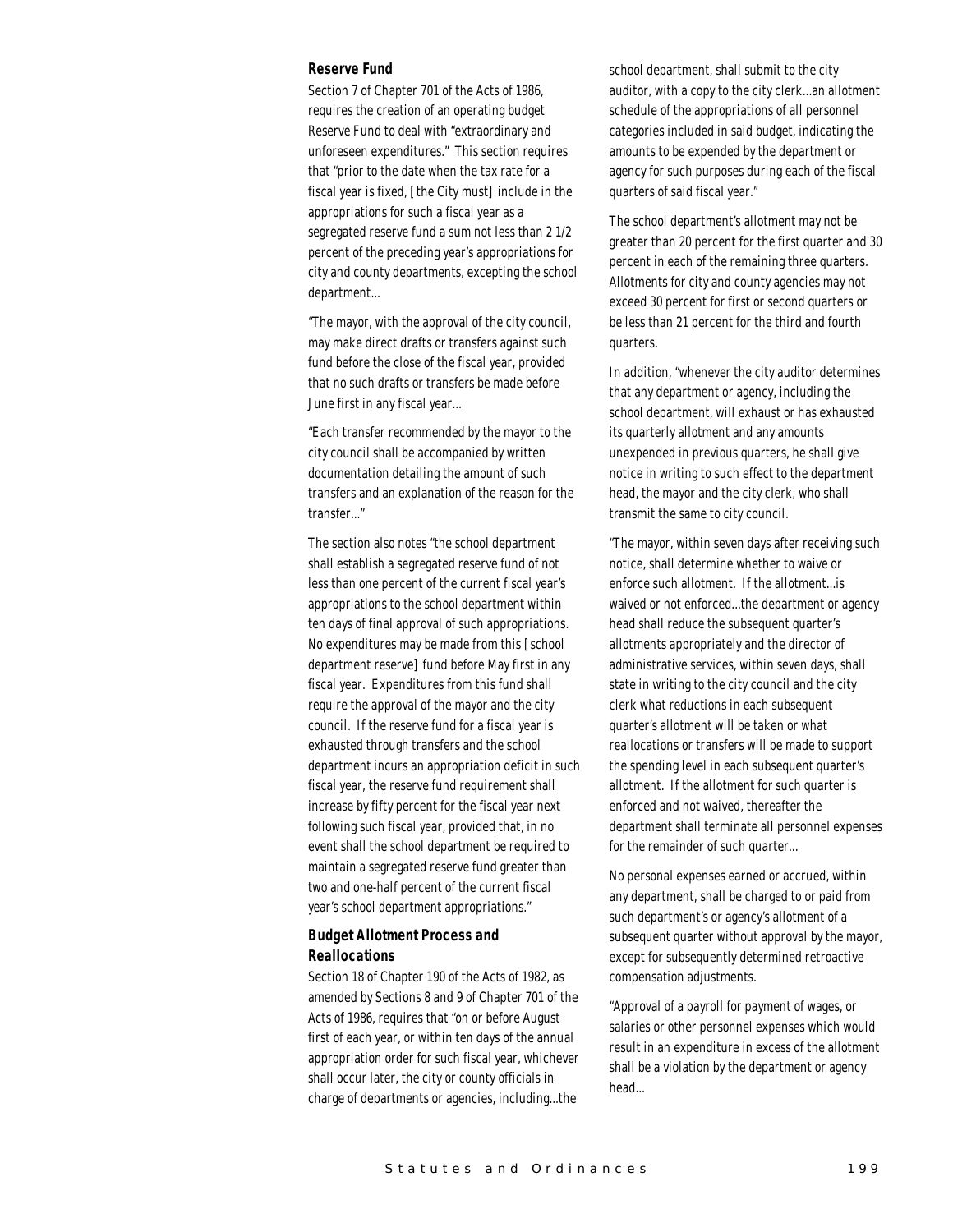"To insure that the overall city and county spending program remains in balance, the mayor may reallocate no more than three million dollars of non-personnel appropriations other than school appropriations during a fiscal year to other departmental purposes provided that in no department from which appropriations have been reallocated in accordance with this section shall any transfers be made...from personal services to non-personal services, except with the approval of a two-thirds vote of city council, if such transfer would require the layoff of departmental personnel, who have been permanently appointed to a position in the department...

"No reallocation may be made under this section after April fifteenth in any fiscal year.

"A list of each reallocation made by the mayor shall be transmitted to the city council and the city clerk by the city auditor by April thirtieth in any fiscal year. In each case, the report shall state the accounts from which the transferred funds were taken and the accounts to which the funds were reallocated, and the reasons therefore."

#### *Transfer of Appropriations*

Section 23 of Chapter 190 of the Acts of 1982, as amended by Section 3 of Chapter 701 of the Acts of 1986, states that "after an appropriation of money has been made...no transfer of any part of the money thus appropriated, between such department or office and another department or office, shall be made, except in accordance with and after the written recommendation of the mayor to the city council, approved by a vote of two-thirds of all the members of the city council, provided that the city auditor, with the approval in each instance of the mayor, may make transfers, other than for personal services, from any item to any other item within the appropriations for a department, division of a department or county office.

"After the close of the fiscal year, the city auditor may, with the approval of the mayor in each instance, apply any income, taxes and funds not disposed of and make transfers from any appropriation to any other appropriation for the purpose only of closing the accounts of such fiscal year, provided further that the city auditor within seventy days after the close of the fiscal year, shall transmit to city council and the city clerk a report

listing what income, taxes, or funds were applied and what transfers were made and the reasons therefore."

### *Penalty for Overspending Budget*

Section 17 of Chapter 190 of the Acts of 1982 (Tregor) states that "no official of the city or county except in the case of extreme emergency involving the health and safety of the people or their property, shall expend intentionally in any fiscal year any sum in excess of the appropriations duly made in accordance with law, nor involve the city in any contract for the future payment of money in excess of such appropriations...

"Any official who violates the provisions of this section shall be personally liable to the city for any amounts expended intentionally in excess of an appropriation to the extent the city does not recover such amounts from the person to whom paid..."

## *Appropriation Restrictions*

Section 10 of Chapter 701 of the Acts of 1986, requires that "the mayor and city council shall appropriate for the hospitalization and insurance account an amount not less than the average of the past three years actual expenditures from those accounts. The city auditor shall certify, in writing to the board of assessors that adequate funds are provided in the operating budget for existing collective bargaining contracts..."

Restrictions on the Use of Proceeds from the Disposition Of Surplus Property - Section 24 of Chapter 190 of the Acts of 1982, as amended by Section 4 of Chapter 701 of the Acts of 1986, requires that "proceeds from the disposition of any surplus property … shall be deposited in a separate fund which shall be known as the Surplus Property Disposition Fund, and shall be used only as follows: (1) the amount equivalent to the debt incurred, and interest paid or payable thereon, as a result of the acquisition or improvement from time to time of the property shall be used only for purposes for which the city is authorized to incur debt for a period of ten years or more and (2) all proceeds in excess of such amount shall be credited to the capital fund of the city unless the city council by a majority vote determines with the approval of the mayor to credit such proceeds to the general fund of the city."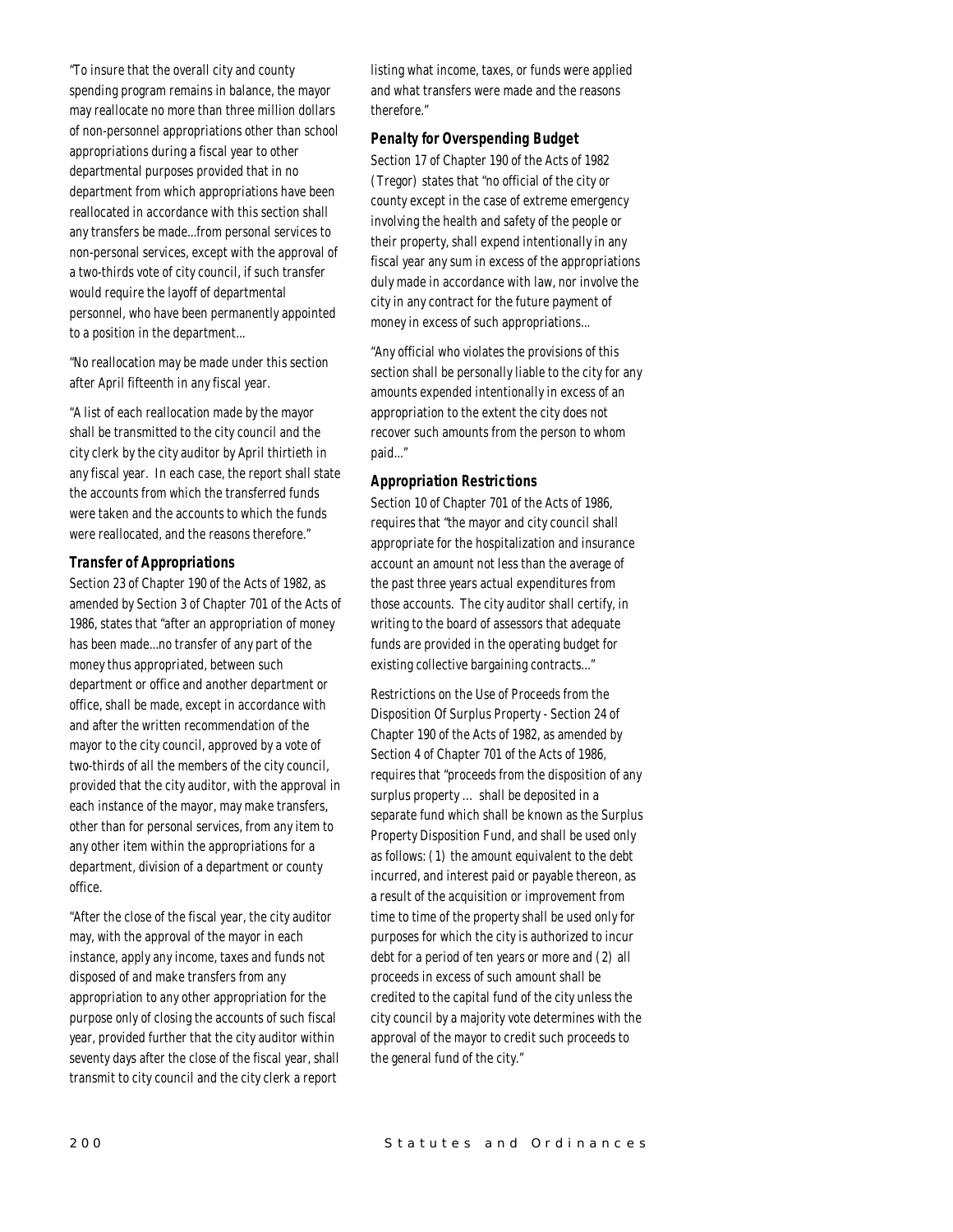#### *Duties of Supervisor of Budgets*

City of Boston Code Ordinance 5, section 5 states that "the supervisor of budgets shall, under the direction of the mayor and in consultation with the director of administrative services, prepare in segregated form the annual and all supplementary budgets...and shall report to the mayor on all subsequent revisions of the items in any budget...

"The supervisor of budgets shall also prepare...all transfer orders...

"The supervisor of budgets shall further prepare...the form of estimate sheets to be used by each officer, board and department, and each division of a department for which the city appropriates money, and the form of monthly report of such officer, board and department, and each division thereof, showing expenditures to date of all appropriations by item.

"The supervisor of budgets shall, in addition, have the powers and perform the duties conferred or imposed on the budget commissioner by any statute other than Section 56 of Chapter 35 of the General Laws."

#### *Convention Center Legislation*

Chapter 152 of the Acts of 1997, the Convention Center Legislation, authorized the development and construction of a convention center in Boston.

Under this legislation and through the joint efforts of the Boston Redevelopment Authority (BRA) and Massachusetts Convention Center Authority (MCCA), the new Boston Convention and Exhibition Center (BCEC) has been developed and constructed on a 60-acre site in South Boston. The facility, which opened in June 2004, includes 516,000 square feet of contiguous exhibition space, has made Boston a major competitor for larger international and national convention and exhibition business.

The City's share of the BCEC development expense was \$181 million for site acquisition and preparation. (The Commonwealth paid for all of construction, and for a small portion of site acquisition and preparation.) The city's BCEC expense was financed by means of dedicated revenue sources. On April 1, 2011, the city's BCEC related long-term debt was restructured. The remaining principal for the prior bonds was paid down by a combination of available cash in the convention center fund and new general obligation

debt at a lower interest rate. The impact on annual debt service is significant: an annual savings of approximately \$5 million per year for FY13-FY27.

#### *Contracting Procedures*

Chapter 262 of the Acts of 1998, as amended, states that all contracts made by any department of the City of Boston having power to incur such obligations where said obligations are to be paid for wholly from the City's treasury, shall, when the amount involved is \$10,000 or more, be in writing and be approved by the mayor.

#### *Pension Funding COLAs*

To aid municipalities dealing with property tax reduction due to Proposition 2 ½, the state began assuming the cost for local pension COLAs as of 1981. During the FY97 budget process, the state clearly stated it would not fund local pension COLAs in subsequent years. Local systems, including the State-Boston Retirement System, have had retiree COLAs funded at the municipal level since FY99. The state, however, remains obligated to pay for local pension COLAs awarded between FY81 and FY97. The COLA is set each year at the CPI or an amount up to, but not greater than 3% on the first \$12,000 of a retiree's annual payment.

#### *Boston Public Health Act of 1995*

The Boston Public Health Act of 1995 (Chapter 147) established a new, comprehensive health care system to meet the challenges of a rapidly changing health care environment. Chapter 147 abolished the Department of Health & Hospitals and established the Boston Public Health Commission (BPHC) in its place. With City Council approval, the legislation allowed the City to merge or consolidate the operations and assets of the hospitals with the Boston University Medical Center Hospital.

The law requires the City to set the budget equal to the amount, if any, by which the projected expenditures exceed revenues and the net cost of public health services. If there is a net cost of public health services, the budget is subject to mayoral review and approval. The mayor may approve or reject and return the budget to the BPHC. If the budget is accepted, the mayor shall include the net cost of public services in the City's annual budget and may submit supplementary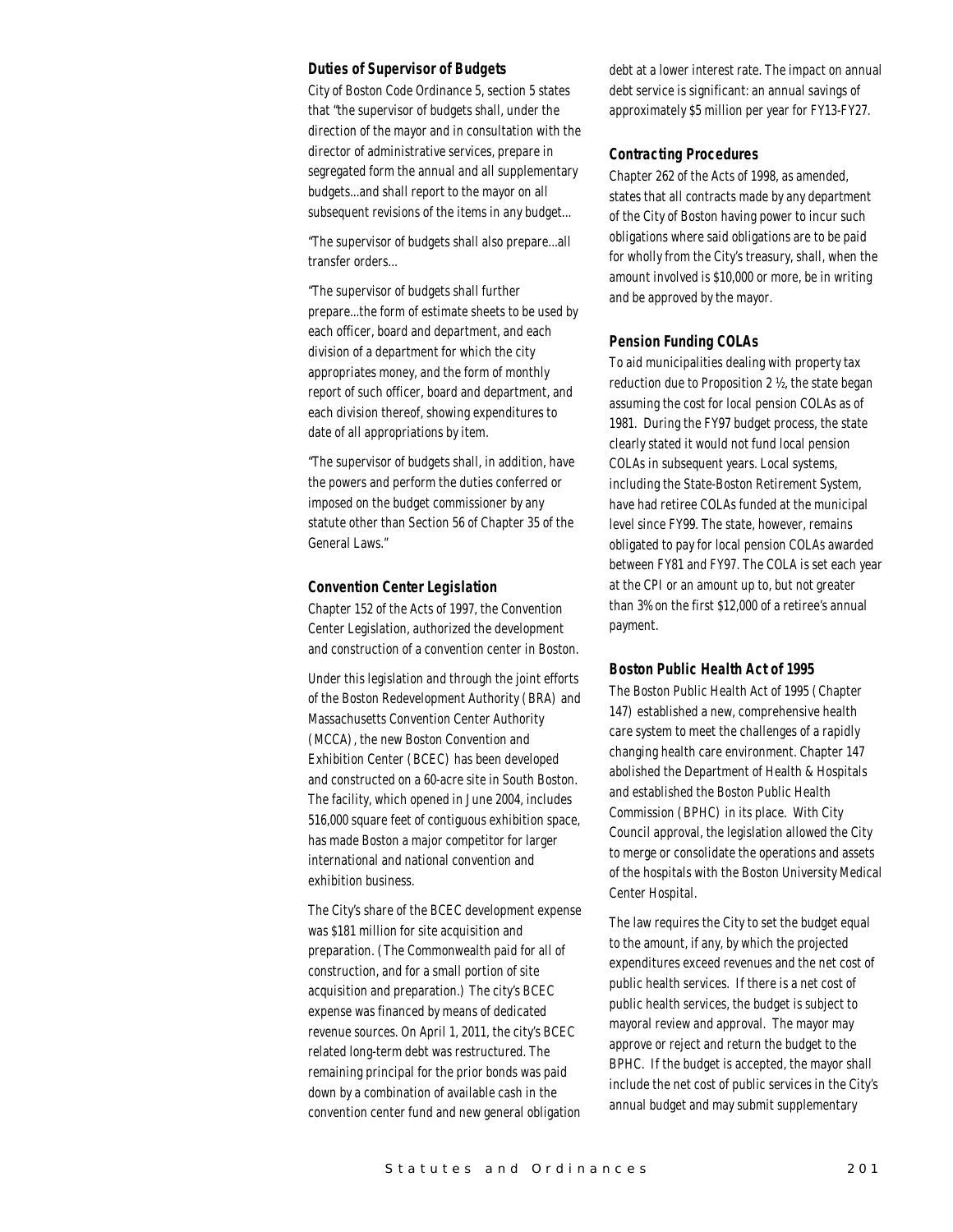appropriations as needed. The BPHC must adopt its budget no later than the second Wednesday in June.

# *An Act Related to the Funding of Boston Teacher's Pensions*

Chapter 112 of the Acts of 2010 provides for a change to the funding mechanism for Boston Teacher's Pensions. Sections 7 through 18, 48 and 50 adjust sections of Chapter 32 with regard to the City of Boston's role in the funding and reimbursement by the Commonwealth of Teacher's Pension liability. Those sections of Chapter 112 remove the City as a "middleman" and establish a relationship directly between the Commonwealth and the State-Boston Retirement Board (SBRS) for the financing of Boston teacher pensions. Consequently, the City will no longer show a revenue reimbursement for this item, and its annual pension funding cost will be significantly downsized. Meanwhile, Boston teacher's pension assets are to be managed by the state. However, the administration of Boston teachers' contributions and pension payments, as well as their membership, will remain with the SBRS.

## *An Act Transferring the Sheriffs of 2009*

Although Suffolk County remains as a legal entity in state law the passage of Chapter 61 of the Acts of 2009, "An Act Transferring Sheriffs to the Commonwealth", as amended by Chapter 102 of the Acts of 2009, "An Act Relative to Sheriffs", and again amended by section 39 of Chapter 166 of the Acts of 2009, "An Act Establishing Fiscal Stability Measures for Fiscal Year 2010", completes the transfer of the offices and functions of Suffolk County to the Commonwealth.

Chapter 61 transfers the offices, responsibilities and duties of Barnstable, Bristol, Dukes, Nantucket, Norfolk, Plymouth and Suffolk County sheriffs to the Commonwealth. These were the remaining sheriffs not yet transferred previously to the Commonwealth. The Act includes provisions for transfer of county employees, properties, disposition of current lawsuits and reallocation of the Deeds Excise Tax. It provides that retired employees shall remain members of the county retirement system and in the case of Suffolk County the State-Boston Retirement System, and the City of Boston shall be assessed by the State

for the remainder of the amortization of the unfunded portion of this liability. In accordance with the SBRS January 1, 2010 valuation, that annual amount shall be \$3.924M for the years FY 2012 – FY 2025. Active employees have been transferred to the state retirement system along with their annuity saving funds. Their pension liability is now a liability of the state retirement system.

# *Local Option Meals Tax of 2009*

In August 2009 and effective October 1, 2009, the City adopted a local option offered under sections 60 and 156 of Chapter 27 of the Acts of 2009 to accept the provisions of Massachusetts General Laws Chapter 64L section 2(a) which allows municipalities to increase the excise tax on meals sold locally by .75% in addition to the state excise tax of 6.25% on the same purchase. The revenue generated by the .75% local tax and collected by the state Department of Revenue is returned to the municipality of sale origin.

# *Classification of City Debt*

Pursuant to the Bond Procedure Act of 1983, all indebtedness of the City, other than certain special obligation bonds, constitutes general obligation indebtedness of the City for which its full faith and credit are pledged and for the payment of which all taxable property in the City is subject to ad valorem taxation without limit as to rate or amount. Pursuant to the 1982 Funding Loan Act and the Bond Procedure Act of 1983, general obligation bonds of the City may also be secured by a pledge of specific City revenues pursuant to covenants or other arrangements established under a trust or other security agreement. In addition, special obligation bonds of the City may be issued and be payable from and secured solely by a pledge of specific revenues derived from a revenue-producing facility of the City. Indebtedness of the City may also be classified by the nature of the City's obligation for the payment of debt service, depending on whether such debt is a direct obligation of the City or is an obligation of another governmental entity for the payment that the City is indirectly obligated.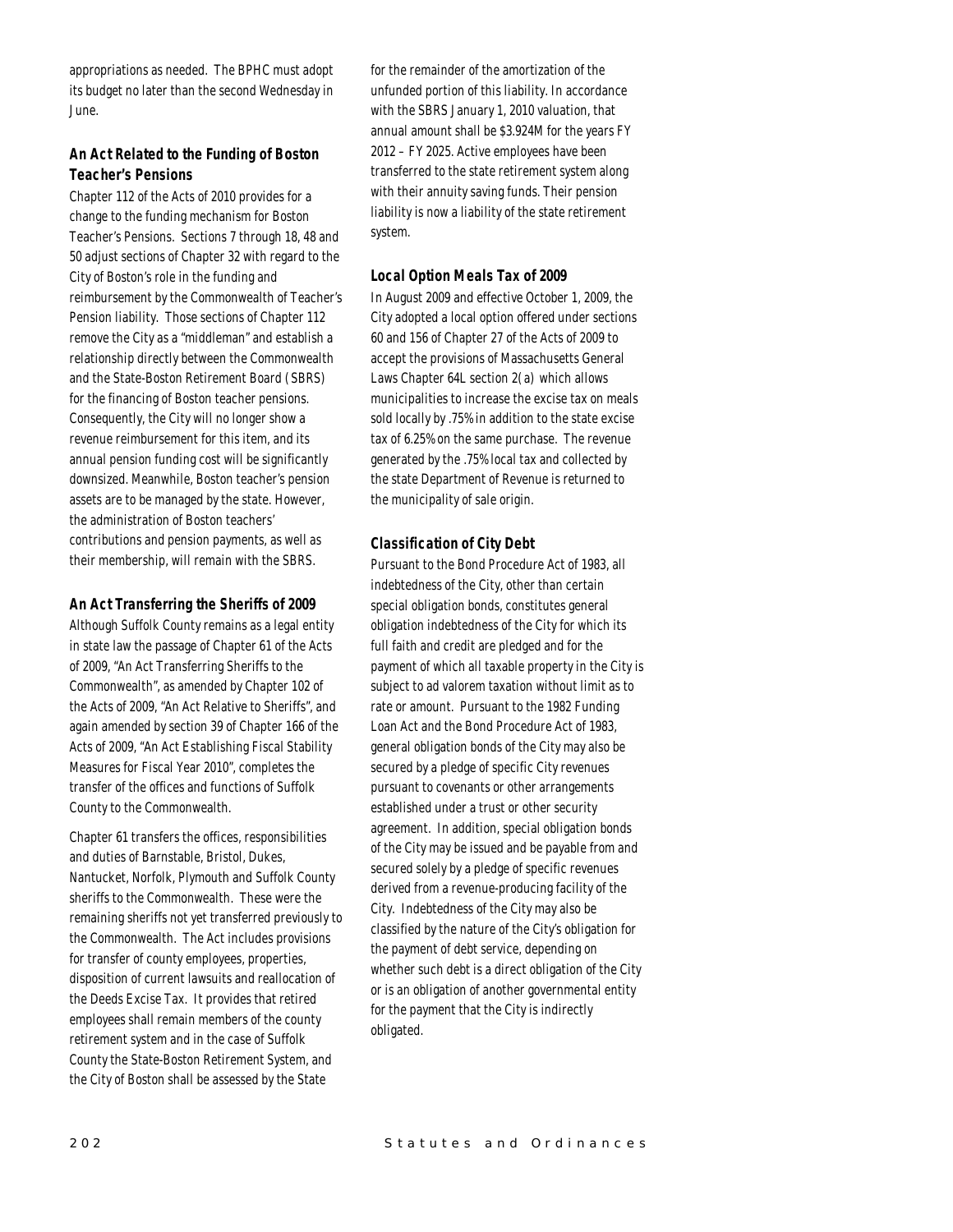#### *Direct Debt*

Direct debt of the City consists principally of the City's outstanding general obligation bonds for which the City's full faith and credit are pledged and for the payment of which all taxable property in the City is subject to ad valorem taxation without limit as to rate or amount. The City's direct indebtedness does not include special obligation debt which may be secured solely by a pledge of specific revenues derived from a revenue-producing facility of the City or for which the payment of which the City's obligation is subject to annual appropriation.

The City's special obligation indebtedness outstanding as of April 1, 2011 consists of the City's Special Obligation Refunding Bonds of \$127.8 million, Boston City Hospital Issue dated August 15, 2002, issued in order to refund the City's Revenue Refunding Bonds, Boston City Hospital (FHA Insured Mortgage), Series B, dated June 1, 1993, of which \$73.1 million is outstanding as of April 1, 2011. The Special Obligation Bonds of \$116.9 million, Convention Center Loan, Act of 1997, dated April 15, 2002, of which \$93.5 million was outstanding as of April 1, 2011, was restructured effective April 1, 2011 (see discussion in Convention Center Legislation, above).

#### *Secured Indebtedness*

In addition to authorizing the City to secure its indebtedness with letters of credit, the Funding Loan Act of 1982, and the Bond Procedure Act of 1983, empower the City to secure any of its indebtedness issued under any general or special law by a pledge of all or any part of any revenues that the City received from or on account of the exercise of its powers. Examples include taxes (such as real property taxes), fees payable to or for the account of the City, and receipts, distributions, and reimbursements held or to be received by the City from the Commonwealth that are not restricted by law for specific purposes. Currently, the City does not have any outstanding bonds secured by such a pledge. The City, however, reserves the right in the future to issue bonds, notes or other obligations secured by various revenues of the City or by letters of credit.

#### *Bond Procedure Act of 1983*

In 1983, the City Council passed and the Mayor signed a home rule petition to the state legislature

that enacted Chapter 643 of the Acts of 1983 of the Commonwealth. This act, formally entitled the City of Boston Bond and Minibond Procedure Act of 1983, is referred to as the Bond Procedure Act of 1983. In 1984, the legislation modified various procedural restrictions related to the City's issuance of indebtedness. Such modifications provide, among other things, more flexible schedules for repaying debt principal, the issuance of variable rate bonds, term bonds and bonds redeemable at the option of the bondholder, and authorization for the sale of bonds at a discount. The legislation also provides the City with the authority to issue bonds in an amount up to \$5 million in any one fiscal year and notes in an amount outstanding at one time of up to five percent of the prior year's property tax levy. Each bond and note is issued in a denomination less than \$5,000 (known as minibonds and mininotes). In addition, the legislation authorizes the issuance of refunding bonds and grant anticipation notes, as well as restating the investment powers of the City and the extent to which city bonds are legal investments for certain entities.

The Bond Procedure Act of 1983 also reaffirms provisions of state law, indirectly affected by Proposition 2 ½. This law requires that the City's annual tax levy must include the debt and interest charges that are not otherwise provided for as well as all general obligation indebtedness of the City regardless of the date of issue.

In addition to modifications to the procedures related to the City's general obligation indebtedness, the legislation authorizes the City to finance revenue-producing facilities with special obligation bonds payable from and secured solely by a pledge of facility revenues. Under this act, the City may also issue general obligation bonds secured by the pledge of specific city revenues and finance projects that otherwise could be financed by bonds, lease, lease-purchase or sale-leaseback agreements. The Bond Procedure Act of 1983 was amended in August 1991 to provide, among other things, for increased flexibility in establishing debt principal amortization schedules.

#### *Authorization of Direct Debt; Debt Limits*

All direct debt of the City requires the authorization of the city council and approval of the mayor. If the mayor should veto a loan order passed by the city council, the charter of the City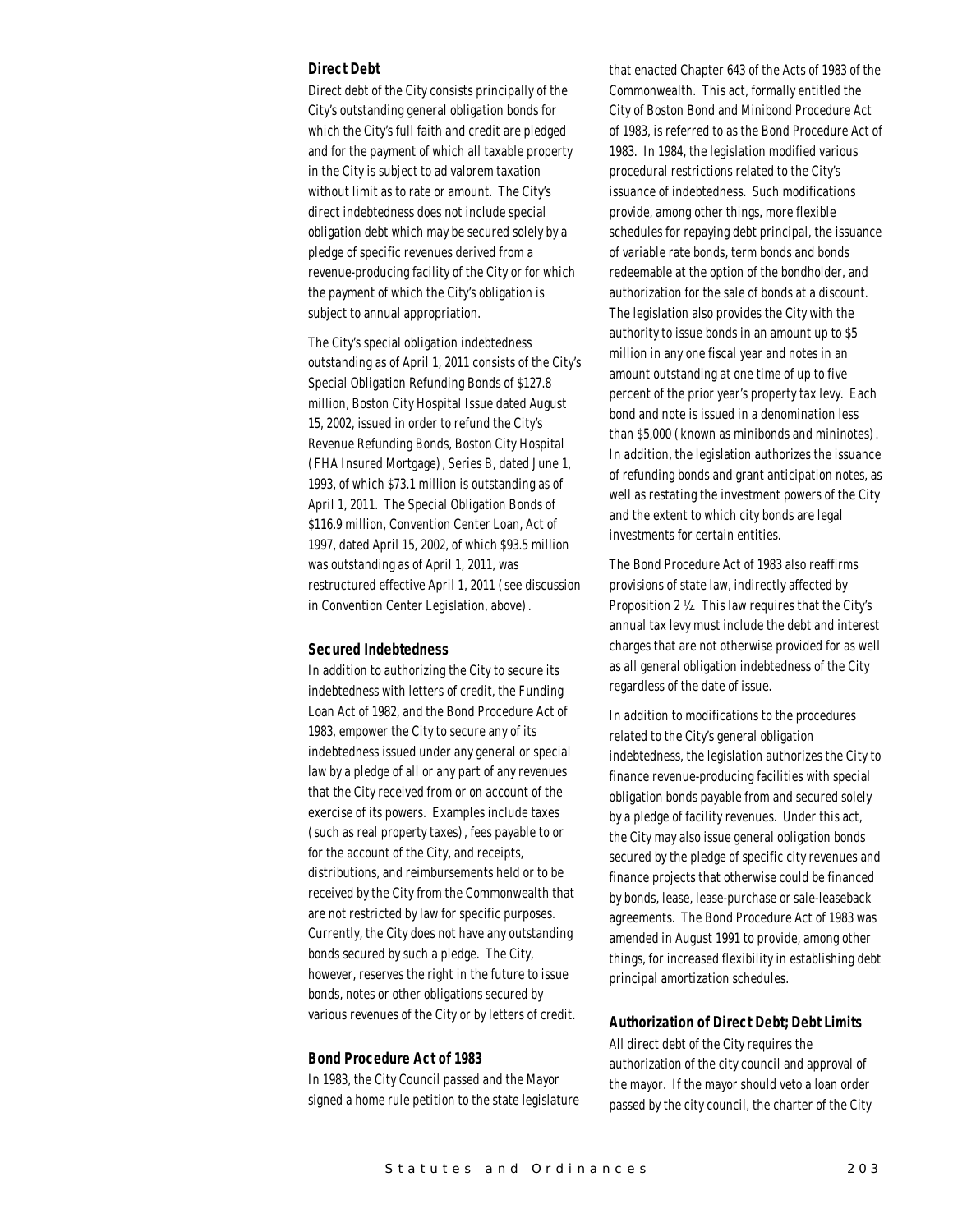provides that the loan order is void and may not be passed over the mayor's veto. Authorization of bonds under a loan order of the city council includes, unless otherwise provided in the loan order, the authorization to issue temporary notes in anticipation of such bonds. Under the Bond Procedure Act of 1983, temporary notes in anticipation of bonds, including any renewals thereof, must mature within two years of their issue dates.

The laws of the Commonwealth provide for a statutory debt limit for the City consisting of a debt limit and a double debt limit. The debt limit is 5.0 percent of the assessed valuation of taxable property in the City as last equalized by the state Department of Revenue and the double debt limit is 10.0 percent. The most recent Equalized Valuation ("EQV") of taxable property in the City approved on January 31, 2011 for use until January 30, 2013 or until a new EQV is established by the state legislature, stands at \$106.03 billion. Based on the current EQV, the City's debt limit is \$5.30 billion and its double debt limit equals \$10.60 billion. The City may authorize debt up to its debt limit without state approval. The City may authorize debt over the debt limit up to the double debt limit with the approval of a state board composed of the State Treasurer and Receiver General, the State Auditor, the Attorney General and the Director of Accounts, or their designees. As of April 1, 2011, the City has outstanding debt of \$843.1 million subject to the debt limit, and authorized but unissued debt subject to the debt limit of \$480.4 million. Based on the City's current debt limit of \$5.30 billion, the City has the capacity to authorize an additional \$3.96 billion of debt as of April 1, 2011.

There are many categories of general obligation debt exempt from the general debt limit (although authorization of such debt is subject to various specific debt limits, specific dollar limitations or state approval). Among others, these exempt categories include temporary loans in anticipation of current and in anticipation of reimbursements or other governmental aid, emergency loans, loans exempted by special laws, certain school bonds, and bonds for housing and urban and industrial development. The latter bonds are subject to special debt limits ranging from 5.0% to 10.0% of equalized valuation depending on purpose. On

April 1, 2011, the City has \$189.8 million in outstanding debt exempt from the general debt limit and \$79.5 million in authorized but unissued debt exempt from the general debt limit.

#### *Related Authorities and Agencies*

In addition to direct and indirect indebtedness of the City, the City and certain agencies and commissions related to the City are authorized by law to issue obligations that are solely a debt of the agency or commission issuing the obligations or are payable solely from revenues derived from projects financed by such debt. Except as described below, such obligations are not a debt of the City.

The Boston Public Health Commission is an independent corporate and political subdivision of the Commonwealth created in June 1996 as the successor to the City's Department of Health and Hospitals (DHH). Effective July 1, 1996, all powers and functions of DHH and THH (Trustees of Health & Hospitals) were transferred to the commission. In addition, the commission assumed all assets and liabilities of the City allocated to DHH. At its inception, the Commission also assumed responsibility for paying the City an amount equal to current debt service on all outstanding general obligation bonds of the City issued for public health and hospital purposes. Such bonds were outstanding on April 1, 2011 in the aggregate principal amount of \$3.7 million. These bonds are the City's general obligations whose outstanding amount is shown on the City's debt statement. The commission has also assumed responsibility for paying the current debt service on the City's Special Obligation Refunding Bonds dated August 1, 2002 for Boston City Hospital, which were issued to refund bonds that first financed the project in 1993. Such bonds are outstanding on April 1, 2011 in the aggregate principal amount of \$73.1 million.

The Boston Water and Sewer Commission (BWSC) is an independent political and corporate subdivision of the Commonwealth created 1977. At its inception, BWSC assumed responsibility for the operation of the City's water and sewer systems and for paying to the City an amount equal to current debt service on all outstanding bonds the City issued for water and sewer purposes. All debt service for such bonds has been paid. The